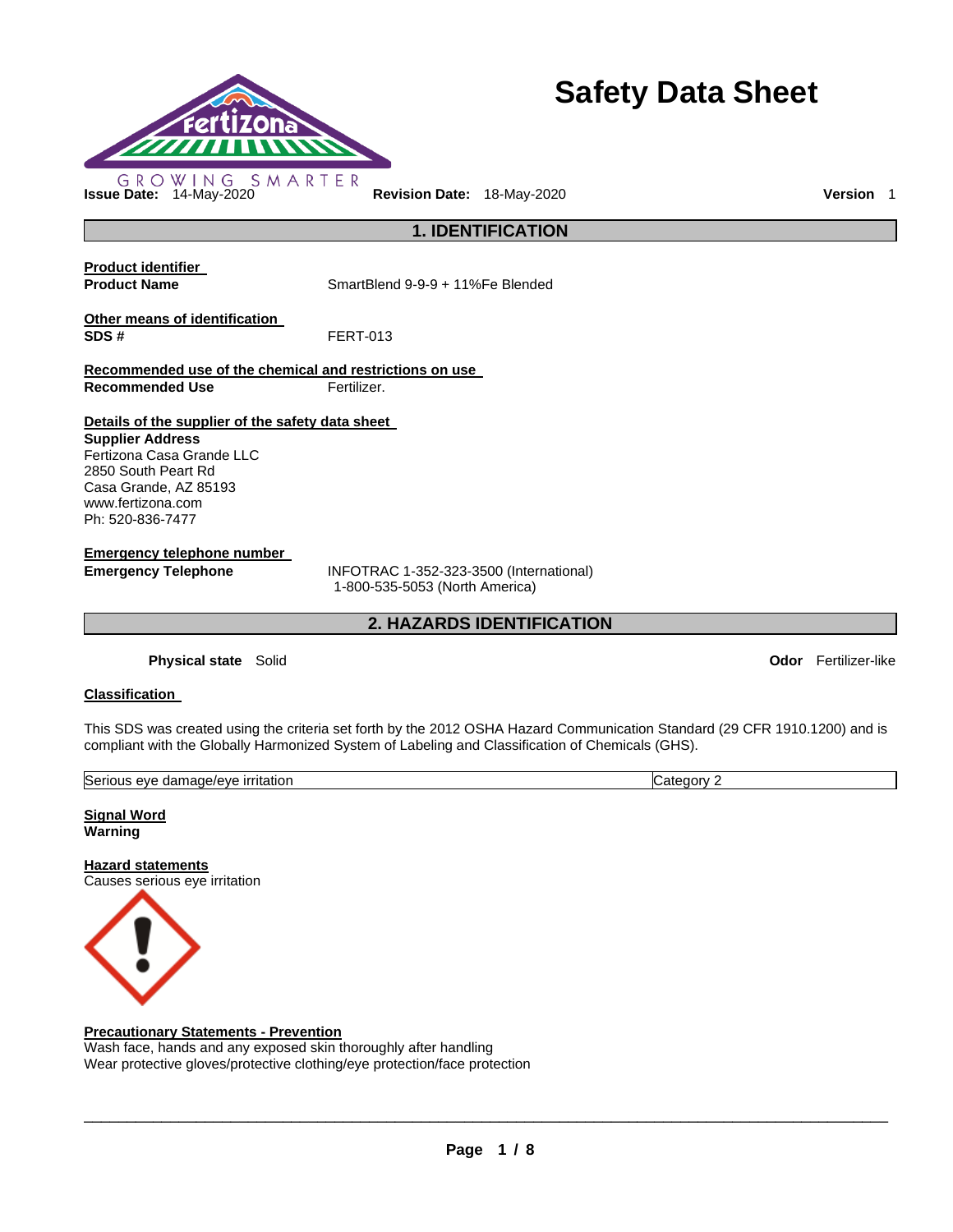#### **Precautionary Statements - Response**

IF IN EYES: Rinse cautiously with water for several minutes. Remove contact lenses, if present and easy to do. Continue rinsing If eye irritation persists: Get medical advice/attention

\_\_\_\_\_\_\_\_\_\_\_\_\_\_\_\_\_\_\_\_\_\_\_\_\_\_\_\_\_\_\_\_\_\_\_\_\_\_\_\_\_\_\_\_\_\_\_\_\_\_\_\_\_\_\_\_\_\_\_\_\_\_\_\_\_\_\_\_\_\_\_\_\_\_\_\_\_\_\_\_\_\_\_\_\_\_\_\_\_\_\_\_\_

## **Other hazards**

Harmful to aquatic life with long lasting effects

# **3. COMPOSITION/INFORMATION ON INGREDIENTS**

Please also refer to subsequent sections of this SDS for additional information regarding the components of this product.

| <b>Chemical name</b>    | <b>CAS No</b> | Weight-%  |
|-------------------------|---------------|-----------|
| Ammonium Sulfate        | 7783-20-2     | $30 - 40$ |
| Mono-ammonium Phosphate | 7722-76-1     | 10-20     |
| Calcium Sulfate         | 7778-18-9     | l-10      |

\*\*If Chemical Name/CAS No is "proprietary" and/or Weight-% is listed as a range, the specific chemical identity and/or percentage of composition has been withheld as a trade secret.\*\*

## **4. FIRST AID MEASURES**

### **Description of first aid measures**

| <b>General Advice</b>     | Provide this SDS to medical personnel for treatment.                                                                                                                                          |
|---------------------------|-----------------------------------------------------------------------------------------------------------------------------------------------------------------------------------------------|
| <b>Eye Contact</b>        | Rinse cautiously with water for several minutes. Remove contact lenses, if present and<br>easy to do. Continue rinsing. If eye irritation persists: Get medical advice/attention.             |
| <b>Skin Contact</b>       | Wash with plenty of water. Take off contaminated clothing. Wash contaminated clothing<br>before reuse. If skin irritation persists, call a physician.                                         |
| <b>Inhalation</b>         | Remove exposed individual(s) to fresh air for 20 minutes. Consult a physician/poison center<br>if individual's condition declines or if symptoms persist.                                     |
| Ingestion                 | Rinse mouth. Do NOT induce vomiting. Drink 1 or 2 glasses of water. Never give anything<br>by mouth to an unconscious person. Call a poison center or doctor/physician if you feel<br>unwell. |
|                           | Most important symptoms and effects, both acute and delayed                                                                                                                                   |
| <b>Symptoms</b>           | Causes serious eye irritation. May cause skin irritation. May be harmful if swallowed. May<br>be harmful in contact with skin. Inhalation may cause respiratory tract irritation.             |
|                           | <u>Indication of any immediate medical attention and special treatment needed</u>                                                                                                             |
| <b>Notes to Physician</b> | Treat symptomatically.                                                                                                                                                                        |

# **5. FIRE-FIGHTING MEASURES**

## **Suitable Extinguishing Media**

Use extinguishing measures that are appropriate to local circumstances and the surrounding environment.

**Unsuitable Extinguishing Media** Not determined.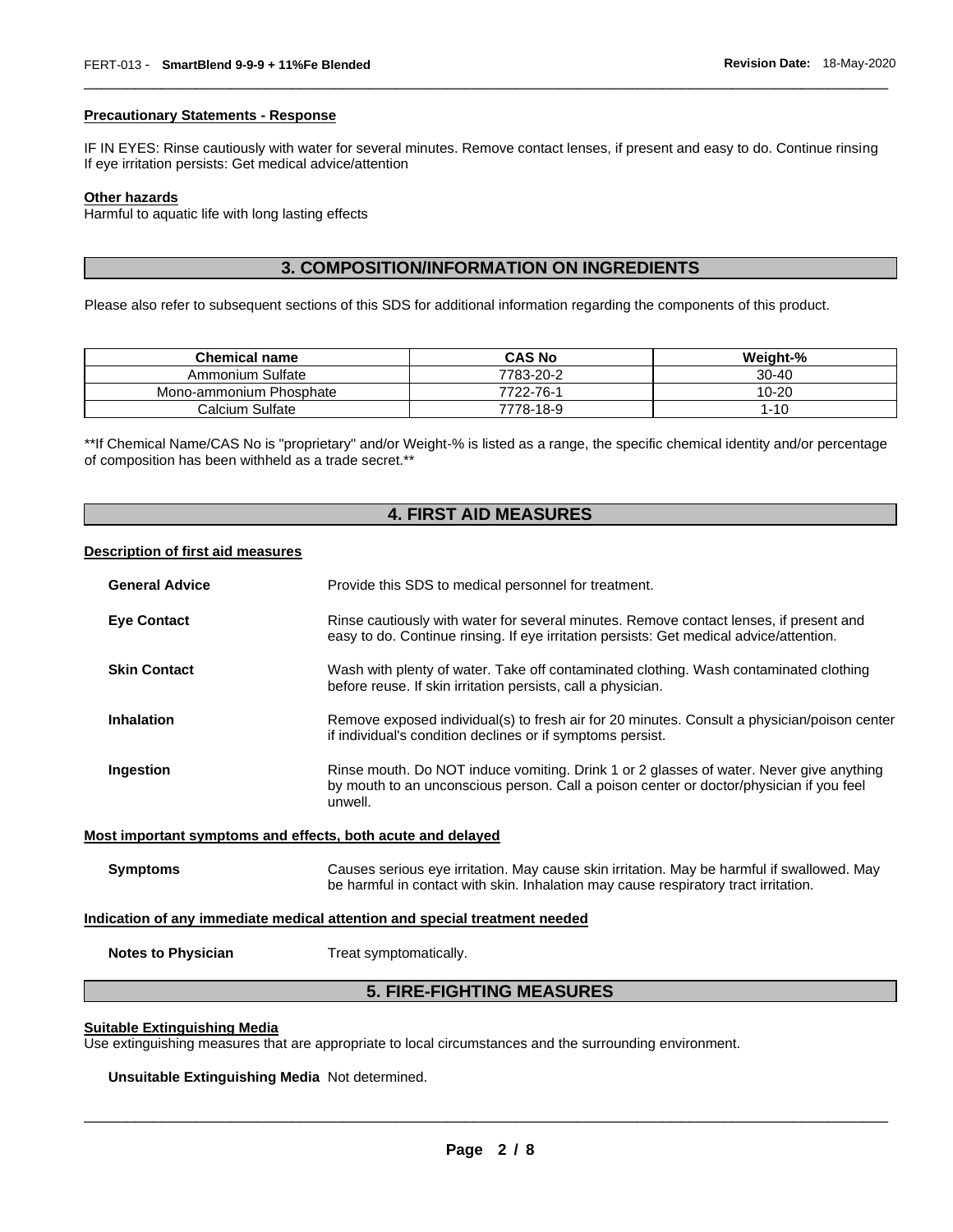#### **Specific Hazards Arising from the Chemical**

Product is not flammable.

**Hazardous combustion products** Carbon oxides.

### **Explosion Data**

## **Protective equipment and precautions for firefighters**

As in any fire, wear self-contained breathing apparatus pressure-demand, MSHA/NIOSH (approved or equivalent) and full protective gear.

## **6. ACCIDENTAL RELEASE MEASURES**

\_\_\_\_\_\_\_\_\_\_\_\_\_\_\_\_\_\_\_\_\_\_\_\_\_\_\_\_\_\_\_\_\_\_\_\_\_\_\_\_\_\_\_\_\_\_\_\_\_\_\_\_\_\_\_\_\_\_\_\_\_\_\_\_\_\_\_\_\_\_\_\_\_\_\_\_\_\_\_\_\_\_\_\_\_\_\_\_\_\_\_\_\_

## **Personal precautions, protective equipment and emergency procedures**

| <b>Personal Precautions</b>                          | Wear protective clothing as described in Section 8 of this safety data sheet. Ventilate area<br>of leak or spill.              |
|------------------------------------------------------|--------------------------------------------------------------------------------------------------------------------------------|
| <b>Environmental precautions</b>                     |                                                                                                                                |
| <b>Environmental precautions</b>                     | Do not allow into any sewer, on the ground or into any body of water. See Section 12 for<br>additional Ecological Information. |
| Methods and material for containment and cleaning up |                                                                                                                                |
| <b>Methods for Containment</b>                       | Prevent further leakage or spillage if safe to do so.                                                                          |
| <b>Methods for Clean-Up</b>                          | Avoid creating dust. Reclaim where possible. Sweep up and shovel into suitable containers                                      |

## **7. HANDLING AND STORAGE**

for disposal. For waste disposal, see section 13 of the SDS.

#### **Precautions for safe handling**

**Advice on Safe Handling** Avoid generation of dust. Wear eye/face protection. Wear protective gloves/protective clothing. Do not eat, drink or smoke when using this product. Use personal protection recommended in Section 8. Wash face, hands and any exposed skin thoroughly after handling. Avoid breathing dusts. Use only in well ventilated areas. Observe precautions found on the label.

#### **Conditions for safe storage, including any incompatibilities**

| <b>Storage Conditions</b>     | Keep containers tightly closed in a dry, cool and well-ventilated place. |
|-------------------------------|--------------------------------------------------------------------------|
| <b>Incompatible Materials</b> | Strong oxidizing agents. Strong acids. Strong bases.                     |

## **8. EXPOSURE CONTROLS/PERSONAL PROTECTION**

## **Exposure Guidelines**

| <b>Chemical name</b> | <b>ACGIH TLV</b>          | <b>OSHA PEL</b>                     | <b>NIOSH IDLH</b>                          |
|----------------------|---------------------------|-------------------------------------|--------------------------------------------|
| Calcium Sulfate      | TWA: 10 $mq/m3$ inhalable | TWA: $15 \text{ mg/m}^3$ total dust | TWA: $10 \text{ mg/m}^3$<br>total dust     |
| 7778-18-9            | particulate matter        | TWA: $5 \text{ mg/m}^3$ respirable  | TWA: $5 \text{ mg/m}^3$<br>respirable dust |
|                      |                           | fraction                            |                                            |
|                      |                           | (vacated) TWA: $15 \text{ mg/m}^3$  |                                            |
|                      |                           | (vacated) TWA: $5 \text{ mg/m}^3$   |                                            |
|                      |                           | respirable fraction                 |                                            |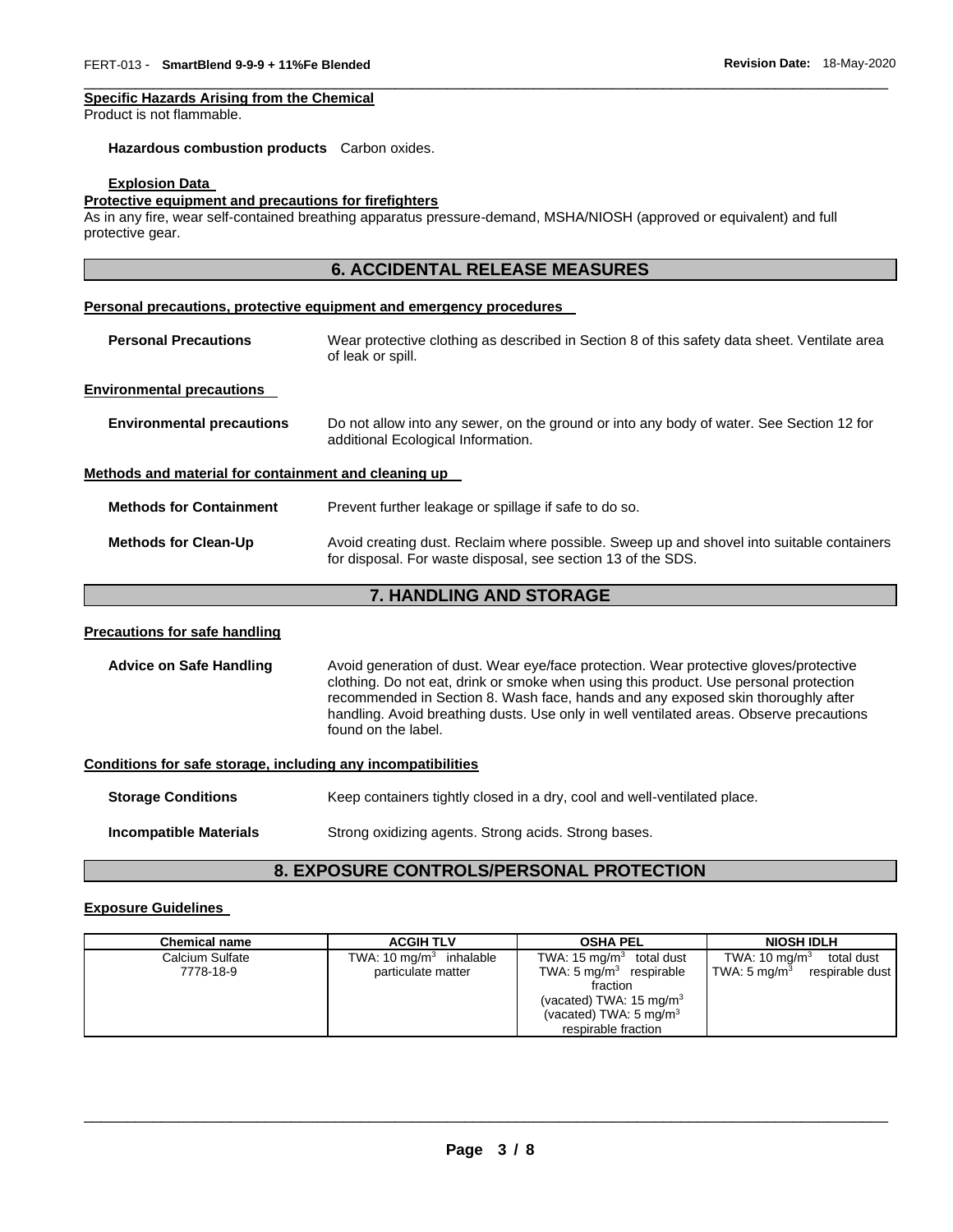# **Appropriate engineering controls**

**Engineering Controls** Maintain eye wash fountain and quick-drench facilities in work area.

\_\_\_\_\_\_\_\_\_\_\_\_\_\_\_\_\_\_\_\_\_\_\_\_\_\_\_\_\_\_\_\_\_\_\_\_\_\_\_\_\_\_\_\_\_\_\_\_\_\_\_\_\_\_\_\_\_\_\_\_\_\_\_\_\_\_\_\_\_\_\_\_\_\_\_\_\_\_\_\_\_\_\_\_\_\_\_\_\_\_\_\_\_

#### **Individual protection measures, such as personal protective equipment**

| <b>Eye/Face Protection</b>                                                                                                                                                                                                                                                                                                            | Safety glasses as a minimum for protection. Refer to 29 CFR 1910.133 for eye and face<br>protection regulations.          |  |  |
|---------------------------------------------------------------------------------------------------------------------------------------------------------------------------------------------------------------------------------------------------------------------------------------------------------------------------------------|---------------------------------------------------------------------------------------------------------------------------|--|--|
| <b>Skin and Body Protection</b>                                                                                                                                                                                                                                                                                                       | Wear protective gloves and protective clothing. Refer to 29 CFR 1910.138 for appropriate<br>skin and body protection.     |  |  |
| <b>Respiratory Protection</b>                                                                                                                                                                                                                                                                                                         | If necessary, wear a MSHA/NIOSH-approved respirator. Refer to 29 CFR 1910.134 for<br>respiratory protection requirements. |  |  |
| <b>General Hygiene Considerations</b> Avoid contact with skin, eyes and clothing. After handling this product, wash hands before<br>eating, drinking, or smoking. If contact occurs, remove contaminated clothing. If needed,<br>take first aid action shown on section 4 of this SDS. Launder contaminated clothing before<br>reuse. |                                                                                                                           |  |  |

## **9. PHYSICAL AND CHEMICAL PROPERTIES**

#### **Information on basic physical and chemical properties**

| <b>Physical state</b>            | Solid            |                       |                 |
|----------------------------------|------------------|-----------------------|-----------------|
| Appearance                       | Not determined   | Odor                  | Fertilizer-like |
| Color                            | Not determined   | <b>Odor Threshold</b> | Not determined  |
| <u>Property</u>                  | <b>Values</b>    | Remarks • Method      |                 |
| рH                               | Not determined   |                       |                 |
| Melting point / freezing point   | Not determined   |                       |                 |
| Boiling point / boiling range    | Not determined   |                       |                 |
| <b>Flash point</b>               | Not determined   |                       |                 |
| <b>Evaporation Rate</b>          | Not determined   |                       |                 |
| <b>Flammability (Solid, Gas)</b> | Not determined   |                       |                 |
| <b>Flammability Limit in Air</b> |                  |                       |                 |
| Upper flammability or explosive  | Not determined   |                       |                 |
| limits                           |                  |                       |                 |
| Lower flammability or explosive  | Not determined   |                       |                 |
| limits                           |                  |                       |                 |
| <b>Vapor Pressure</b>            | Not determined   |                       |                 |
| <b>Vapor Density</b>             | Not determined   |                       |                 |
| <b>Relative Density</b>          | Not determined   |                       |                 |
| <b>Water Solubility</b>          | Soluble in water |                       |                 |
| Solubility in other solvents     | Not determined   |                       |                 |
| <b>Partition Coefficient</b>     | Not determined   |                       |                 |
| <b>Autoignition temperature</b>  | Not determined   |                       |                 |
| <b>Decomposition temperature</b> | Not determined   |                       |                 |
| <b>Kinematic viscosity</b>       | Not determined   |                       |                 |
| <b>Dynamic Viscosity</b>         | Not determined   |                       |                 |
| <b>Explosive Properties</b>      | Not determined   |                       |                 |
| <b>Oxidizing Properties</b>      | Not determined   |                       |                 |

# **10. STABILITY AND REACTIVITY**

#### **Reactivity**

Not reactive under normal conditions.

## **Chemical stability**

Stable under recommended storage conditions.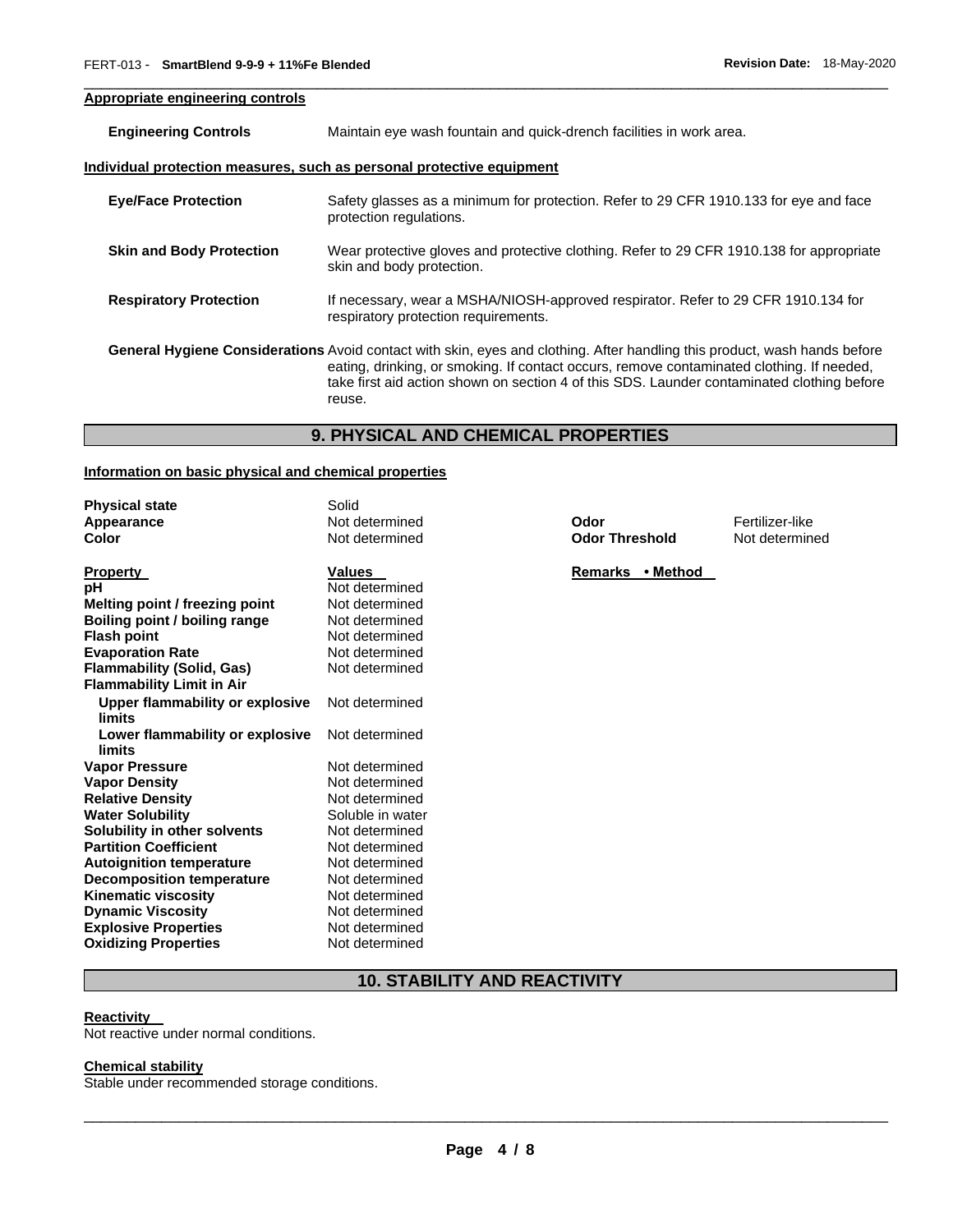#### **Possibility of hazardous reactions**

None under normal processing.

#### **Conditions to Avoid**

Keep out of reach of children. Avoid generation of dust.

#### **Incompatible materials**

Strong oxidizing agents. Strong acids. Strong bases.

#### **Hazardous decomposition products**

None known based on information supplied.

## **11. TOXICOLOGICAL INFORMATION**

\_\_\_\_\_\_\_\_\_\_\_\_\_\_\_\_\_\_\_\_\_\_\_\_\_\_\_\_\_\_\_\_\_\_\_\_\_\_\_\_\_\_\_\_\_\_\_\_\_\_\_\_\_\_\_\_\_\_\_\_\_\_\_\_\_\_\_\_\_\_\_\_\_\_\_\_\_\_\_\_\_\_\_\_\_\_\_\_\_\_\_\_\_

#### **Information on likely routes of exposure**

| <b>Product Information</b> |                                                     |
|----------------------------|-----------------------------------------------------|
| <b>Eye Contact</b>         | Causes serious eye irritation.                      |
| <b>Skin Contact</b>        | Prolonged contact may cause redness and irritation. |
| <b>Inhalation</b>          | May cause irritation if inhaled.                    |
| Ingestion                  | May be harmful if swallowed.                        |

## **Component Information**

| <b>Chemical name</b>                 | Oral LD50            | <b>Dermal LD50</b>       | <b>Inhalation LC50</b> |
|--------------------------------------|----------------------|--------------------------|------------------------|
| Ammonium Sulfate<br>7783-20-2        | Rat)<br>= 2840 mg/kg | $>$ 2000 mg/kg (Rat)     |                        |
| Mono-ammonium Phosphate<br>7722-76-1 | = 5750 mg/kg<br>Rat) | (Rabbit)<br>> 7940 mg/kg |                        |
| Potassium Chloride<br>7447-40-7      | Rat)<br>= 2600 mg/kg | $\overline{\phantom{a}}$ |                        |
| Calcium Sulfate<br>7778-18-9         | > 3000 mg/kg<br>Rat) |                          |                        |

#### **Symptoms related to the physical, chemical and toxicological characteristics**

**Symptoms** Please see section 4 of this SDS for symptoms.

## **Delayed and immediate effects as well as chronic effects from short and long-term exposure**

**Carcinogenicity** Based on the information provided, this product does not contain any carcinogens or potential carcinogens as listed by OSHA, IARC or NTP.

#### **Numerical measures of toxicity**

**The following values are calculated based on chapter 3.1 of the GHS document** .

| Oral LD50          | 3,156.70 mg/kg |  |
|--------------------|----------------|--|
| <b>Dermal LD50</b> | 2,647.30 mg/kg |  |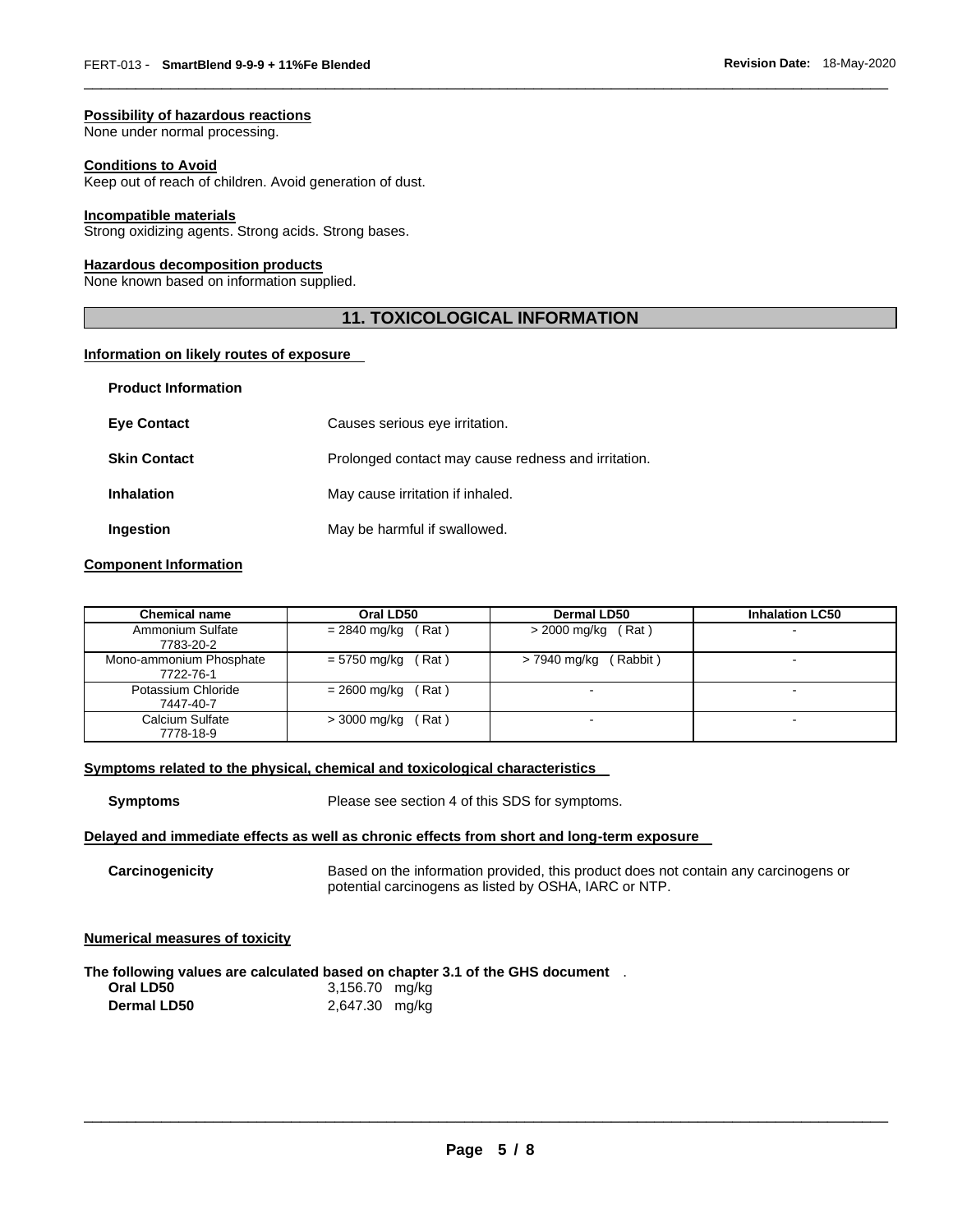## \_\_\_\_\_\_\_\_\_\_\_\_\_\_\_\_\_\_\_\_\_\_\_\_\_\_\_\_\_\_\_\_\_\_\_\_\_\_\_\_\_\_\_\_\_\_\_\_\_\_\_\_\_\_\_\_\_\_\_\_\_\_\_\_\_\_\_\_\_\_\_\_\_\_\_\_\_\_\_\_\_\_\_\_\_\_\_\_\_\_\_\_\_ **12. ECOLOGICAL INFORMATION**

## **Ecotoxicity**

Harmful to aquatic life with long lasting effects.

## **Component Information**

| <b>Chemical name</b>    | Algae/aquatic plants   | <b>Fish</b>                          | <b>Crustacea</b>                     |
|-------------------------|------------------------|--------------------------------------|--------------------------------------|
| Ammonium Sulfate        |                        | 250: 96 h Brachydanio rerio mg/L     | 14: 48 h Daphnia magna mg/L LC50     |
| 7783-20-2               |                        | LC50 32.2 - 41.9. 96 h               | 423: 24 h Daphnia magna mg/L         |
|                         |                        | Oncorhynchus mykiss mg/L LC50        | EC50                                 |
|                         |                        | flow-through 18: 96 h Cyprinus       |                                      |
|                         |                        | carpio mg/L LC50 123 - 128: 96 h     |                                      |
|                         |                        | Poecilia reticulata mg/L LC50        |                                      |
|                         |                        | semi-static 460 - 1000: 96 h         |                                      |
|                         |                        | Leuciscus idus mg/L LC50 static      |                                      |
|                         |                        | 420: 96 h Brachydanio rerio mg/L     |                                      |
|                         |                        | LC50 semi-static 480: 96 h           |                                      |
|                         |                        | Brachydanio rerio mg/L LC50          |                                      |
|                         |                        | flow-through 126: 96 h Poecilia      |                                      |
|                         |                        | reticulata mg/L LC50 5.2 - 8.2: 96 h |                                      |
|                         |                        | Oncorhynchus mykiss mg/L LC50        |                                      |
|                         |                        | static 100: 96 h Pimephales          |                                      |
|                         |                        | promelas mg/L LC50                   |                                      |
| Mono-ammonium Phosphate |                        | 85.9: 96 h Oncorhynchus mykiss       |                                      |
| 7722-76-1               |                        | mg/L LC50 static                     |                                      |
| Potassium Chloride      | 2500: 72 h Desmodesmus | 1060: 96 h Lepomis macrochirus       | 83: 48 h Daphnia magna mg/L          |
| 7447-40-7               | subspicatus mg/L EC50  | mg/L LC50 static 750 - 1020: 96 h    | EC50 Static 825: 48 h Daphnia        |
|                         |                        | Pimephales promelas mg/L LC50        | magna mg/L EC50                      |
|                         |                        | static                               |                                      |
| Calcium Sulfate         |                        | 1970: 96 h Pimephales promelas       | 3200: 120 h Nitscheria linearis mg/L |
| 7778-18-9               |                        | mg/L LC50 static 2980: 96 h          | EC <sub>50</sub>                     |
|                         |                        | Lepomis macrochirus mg/L LC50        |                                      |
|                         |                        | static                               |                                      |

## **Persistence/Degradability**

Not determined.

## **Bioaccumulation**

There is no data for this product.

## **Mobility**

| <b>Chemical name</b> | <b>Partition coefficient</b> |
|----------------------|------------------------------|
| Ammonium Sulfate     | - J. I                       |
| 7783-20-2            |                              |

## **Other Adverse Effects**

Not determined

# **13. DISPOSAL CONSIDERATIONS**

## **Waste Treatment Methods**

| <b>Disposal of Wastes</b>     | Disposal should be in accordance with applicable regional, national and local laws and<br>regulations. |
|-------------------------------|--------------------------------------------------------------------------------------------------------|
| <b>Contaminated Packaging</b> | Disposal should be in accordance with applicable regional, national and local laws and<br>regulations. |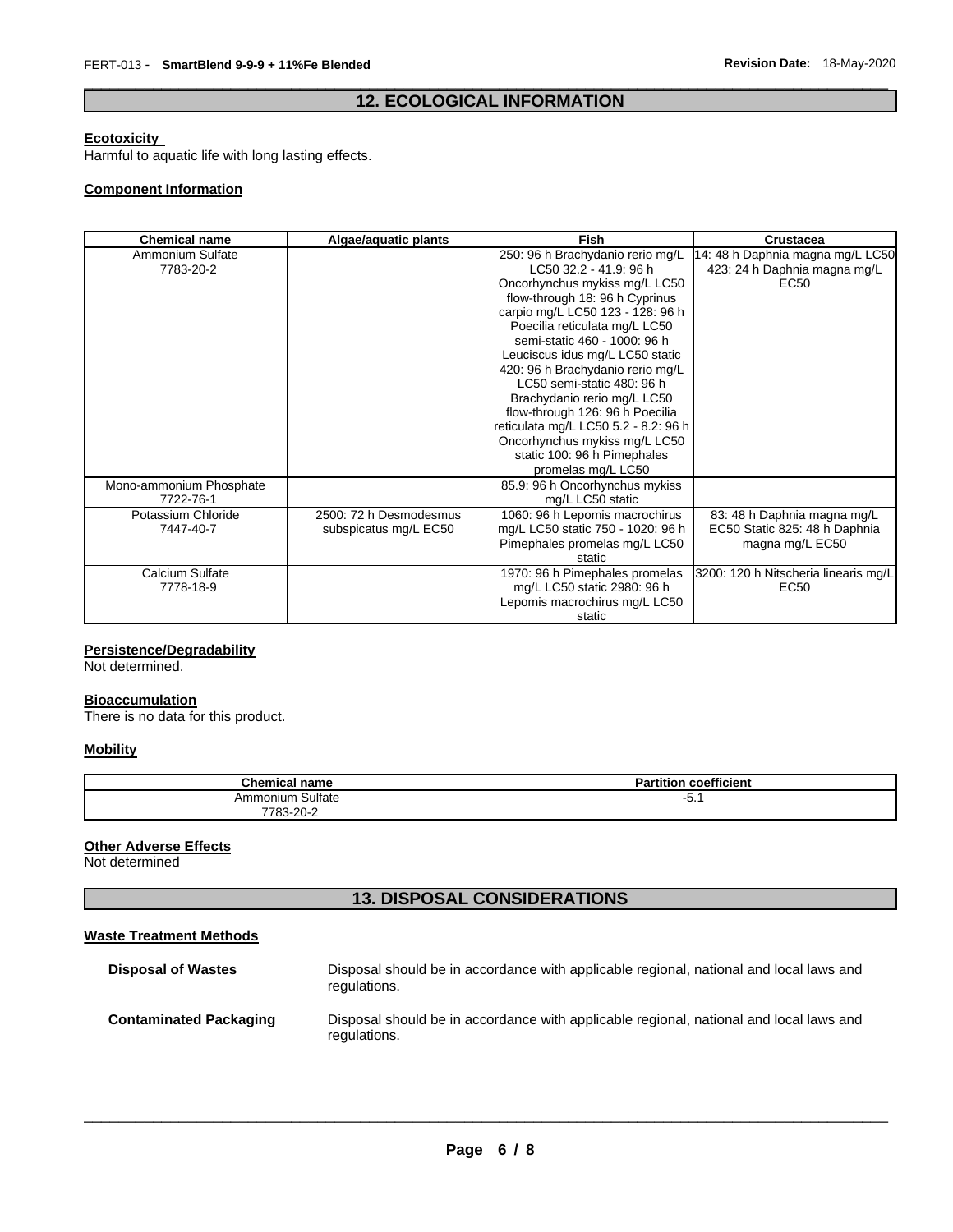| <b>14. TRANSPORT INFORMATION</b> |                                                                                                                                |  |  |  |
|----------------------------------|--------------------------------------------------------------------------------------------------------------------------------|--|--|--|
| <b>Note</b>                      | Please see current shipping paper for most up to date shipping information, including<br>exemptions and special circumstances. |  |  |  |
| <u>DOT</u>                       | Not regulated                                                                                                                  |  |  |  |
| <b>IATA</b>                      | Not regulated                                                                                                                  |  |  |  |
| <b>IMDG</b>                      | Not regulated                                                                                                                  |  |  |  |

\_\_\_\_\_\_\_\_\_\_\_\_\_\_\_\_\_\_\_\_\_\_\_\_\_\_\_\_\_\_\_\_\_\_\_\_\_\_\_\_\_\_\_\_\_\_\_\_\_\_\_\_\_\_\_\_\_\_\_\_\_\_\_\_\_\_\_\_\_\_\_\_\_\_\_\_\_\_\_\_\_\_\_\_\_\_\_\_\_\_\_\_\_

# **15. REGULATORY INFORMATION**

### **International Inventories**

| <b>Chemical name</b>     |   | <b>TSCA TSCA Inventory DSL/NDSL EINECS/ELI</b><br><b>Status</b> | <b>NCS</b> | <b>ENCS</b> | <b>IECSC</b> | <b>KECL</b> | <b>PICCS</b> | <b>AICS</b> |
|--------------------------|---|-----------------------------------------------------------------|------------|-------------|--------------|-------------|--------------|-------------|
|                          |   |                                                                 |            |             |              |             |              |             |
| Ammonium Sulfate         |   | ACTIVE                                                          |            |             |              |             |              |             |
| Iron saccharate          |   |                                                                 |            |             |              |             |              |             |
| Mono-ammonium Phosphatel |   | <b>ACTIVE</b>                                                   |            |             |              |             |              |             |
| Potassium Chloride       | ⌒ | <b>ACTIVE</b>                                                   |            |             |              |             |              |             |
| Calcium Sulfate          |   | <b>ACTIVE</b>                                                   |            |             |              |             |              |             |

#### **Legend:**

*TSCA - United States Toxic Substances Control Act Section 8(b) Inventory* 

*DSL/NDSL - Canadian Domestic Substances List/Non-Domestic Substances List* 

*EINECS/ELINCS - European Inventory of Existing Chemical Substances/European List of Notified Chemical Substances* 

*ENCS - Japan Existing and New Chemical Substances* 

*IECSC - China Inventory of Existing Chemical Substances* 

*KECL - Korean Existing and Evaluated Chemical Substances* 

*PICCS - Philippines Inventory of Chemicals and Chemical Substances* 

*AICS - Australian Inventory of Chemical Substances* 

## **US Federal Regulations**

#### **CERCLA**

This material, as supplied, does not contain any substances regulated as hazardous substances under the Comprehensive Environmental Response Compensation and Liability Act (CERCLA) (40 CFR 302) or the Superfund Amendments and Reauthorization Act (SARA) (40 CFR 355).

## **SARA 313**

Section 313 of Title III of the Superfund Amendments and Reauthorization Act of 1986 (SARA). This product contains a chemical or chemicals which are subject to the reporting requirements of the Act and Title 40 of the Code of Federal Regulations, Part 372

| <b>Chemical name</b>                | CAS No    | Weight-%  | <b>SARA 313 - Threshold</b><br>Values % |
|-------------------------------------|-----------|-----------|-----------------------------------------|
| Ammonium Sulfate - 7783-20-2        | 7783-20-2 | $30 - 40$ | .u                                      |
| Mono-ammonium Phosphate - 7722-76-1 | 7722-76-1 | $10 - 20$ |                                         |

## **CWA (Clean Water Act)**

This product does not contain any substances regulated as pollutants pursuant to the Clean Water Act (40 CFR 122.21 and 40 CFR 122.42)

## **US State Regulations**

## **California Proposition 65**

This product does not contain any Proposition 65 chemicals.